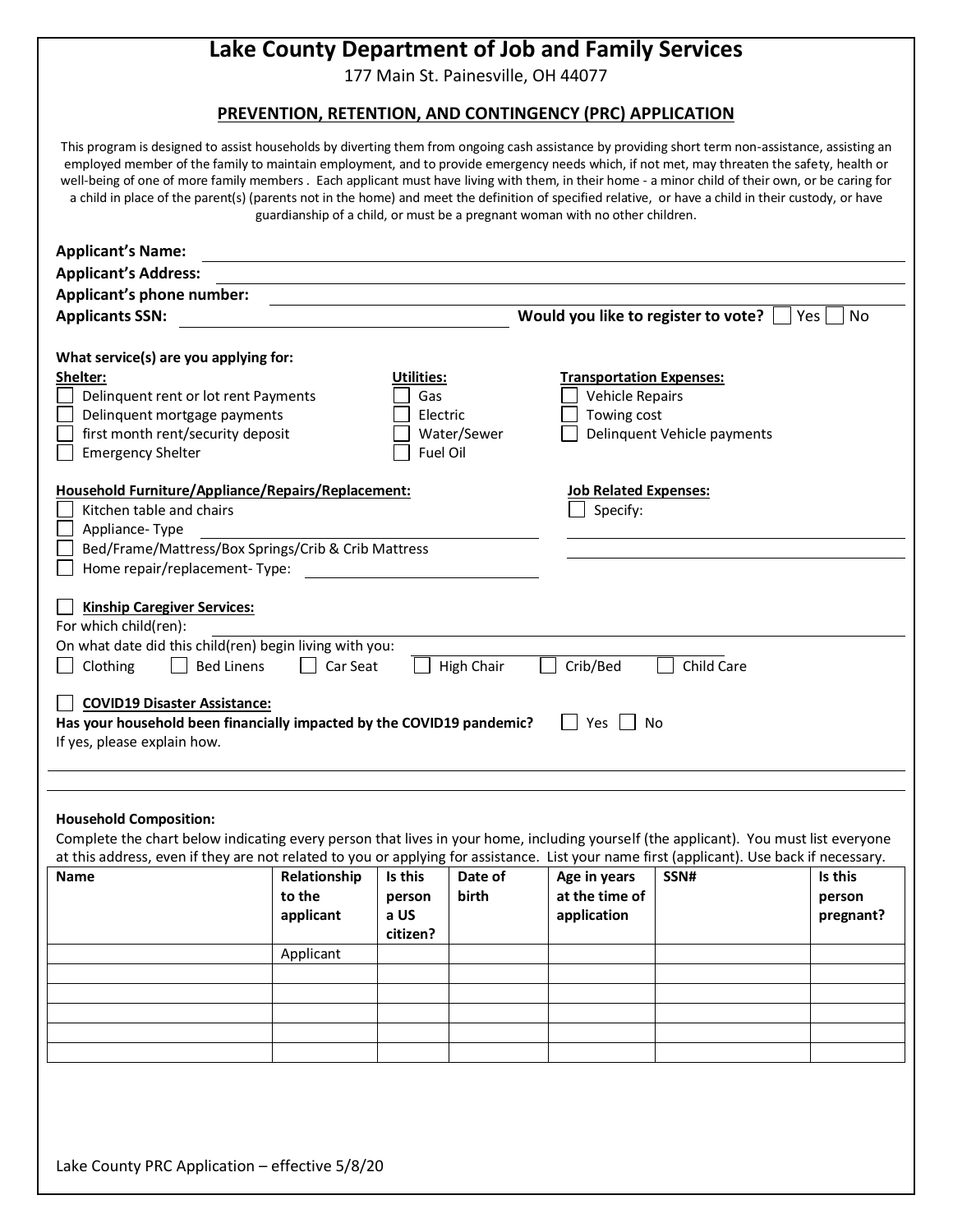## **Income:**

Report all income sources and amounts for every member of your household. The reported amount should be the gross amount, this is the amount of income before any deductions such as taxes, child support, health insurance, etc. In addition to employment (taxed or untaxed), you must also report all unearned income sources, such as: social security payments, SSI payments, child support payments, unemployment, workers compensation, pensions, etc. If your household does not have any income, you still must complete this section listing \$0. Leaving it blank will be an incomplete application.

| Name | Source of income | <b>Gross Amount In the Past 30 Days</b> |
|------|------------------|-----------------------------------------|
|      |                  |                                         |
|      |                  |                                         |
|      |                  |                                         |
|      |                  |                                         |

#### **Resources:**

Report here the total amount of resources your household has at the time of this application. This is the total available money in things like cash, checking and savings accounts, stocks and bonds or investment accounts that you can access within the next 30 days. You must enter an amount here even if it is \$0 or your application will be incomplete.

| Name | <b>Resource Type:</b> | <b>Amount Available:</b> |  |
|------|-----------------------|--------------------------|--|
|      |                       |                          |  |
|      |                       |                          |  |
|      |                       |                          |  |
|      |                       |                          |  |

### **Misc:**

The following additional information is needed to determine your household's eligibility for PRC.

| Has anyone quit or refused employment in the last 60 days?                                                                       | Yes    <br>No. | Who?<br>Why?                               |
|----------------------------------------------------------------------------------------------------------------------------------|----------------|--------------------------------------------|
| Does anyone have an overpayment of SNAP or Cash benefits<br>that is over 60 days delinquent?                                     | Yes l<br>No.   | Who?                                       |
| Is anyone currently serving a sanction under the SNAP or<br>cash assistance programs.                                            | No.<br>Yes [   | Who?                                       |
| Is anyone paying court ordered child support payments for a<br>child outside of the home?                                        | Yes  <br>No.   | Who?<br>For what child?<br>Monthly Amount? |
| Have you contacted any other agencies for assistance with<br>the need you are applying for today? Do they plan to assist<br>you? | Yes     No     | Agency's Name?                             |
| Do you receive a utility reimbursement from LMHA?                                                                                | No<br>Yes I    | Amount?                                    |

I attest the information provided on this application is accurate to the best of my knowledge and I understand that I will be held responsible for repaying payments made on my behalf under the Lake County PRC plan if it is discovered that I withheld or did not give truthful information on this application and was not eligible for services. **By signing and dating this application, I am giving permission to Lake County Department of Job and Family Services to make contact with any utility company, landlord, property manager, employer, financial institution, or other vendor in order to obtain or share information necessary to determine eligibility for the Lake County PRC program.**

**\_\_\_\_\_\_\_\_\_\_\_\_\_\_\_\_\_\_\_\_\_\_\_\_\_\_\_\_\_\_\_\_\_\_\_\_\_\_\_\_\_\_\_\_\_\_\_\_\_\_\_\_\_\_\_\_\_\_\_\_\_\_\_\_\_\_ \_\_\_\_\_\_\_\_\_\_\_\_\_\_\_\_\_\_\_\_\_\_**

## **Signature Date**

**I am a JFS employee and I have taken this application over the telephone and have accepted the applicant's verbal signature for this application. Employee's Name: Date:**

Lake County PRC Application – effective 5/8/20